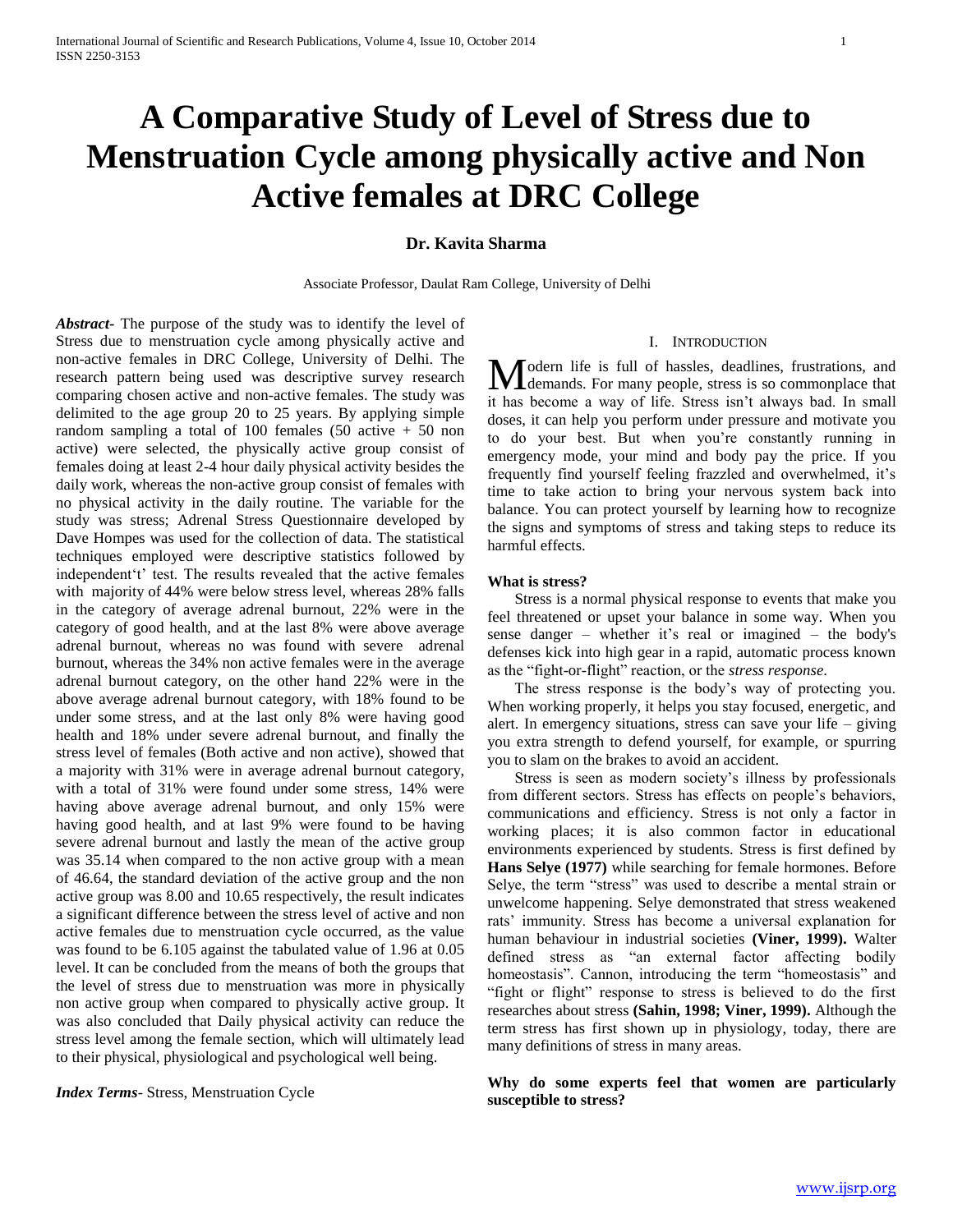Women are socialized to be the caretakers of others. More women than men have both a career outside the home and continue to try to juggle traditional responsibilities after hours. Over 70% of married women with children under the age of 18 are employed outside the home. Sociologists describe women as struggling to achieve the "male standard" at work, while trying to maintain the perfect wife and mother standards at home. Women are also less likely to be in as powerful positions as men to change their environment. Women find it harder to say no to others' requests and often feel guilty if they can't please everyone. They often spend less time nurturing their own emotional and physical needs, as that might be perceived as selfish. In addition, relationship alterations or the loss of loved ones can produce empty nest or other separation syndromes. As women progress through life's stages, hormonal balance associated with premenstrual, post-partum and menopausal changes can affect chemical vulnerability to stress and depression together which consequently results in severe headache and irritability. Women may also have irregular monthly cycle, [high blood pressure,](http://www.buzzle.com/articles/high-bloodpressure/) stomach ulcers, etc., due to stress **(http://my.clevelandclinic.org/healthy)**

## **Menstrual Period and the Power of Stress**

 Even though you may not be planning an adventure around the world, stress and anxiety can still take a toll on you – and your period. Although some stress can be good and even help us challenge ourselves, too much can negatively impact health. The body is sensitive to any unexpected disruptions. Excessive worrying can put the digestive system into overdrive, causing stress symptoms like diarrhoea, frequent urination, and abdominal pain; the pulmonary system may respond with rapid breathing. The female reproductive system can be affected, too. In fact, for some women, stress may play a role in causing [irregular or missed periods.](http://www.everydayhealth.com/pms/irregular-periods.aspx) As stress levels rise, there's a chance that your menstrual period will temporarily stop, a condition known as secondary amenorrhea.

# **How Stress May Affect Menstruation**

 Not much is known about the relationship between stress and periods. However, stress certainly plays a role in suppressing the functioning of the hypothalamus, which controls the pituitary gland — the body's master gland — which, in turn, controls the thyroid and adrenal glands and the ovaries; they all work together to manage hormones. Ovarian dysfunction may lead to problems with estrogens production, ovulation, or other reproductive processes. Estrogens are important hormones that helps build the uterine lining and prepares the body for pregnancy. If the ovaries aren't working properly, side effects may involve the [menstrual](http://www.everydayhealth.com/pms/pms-basics.aspx)  [cycle,](http://www.everydayhealth.com/pms/pms-basics.aspx) including missed periods or irregular periods.

 Regular exercise is important for girls and women of all ages. Exercise significantly reduces the risk for many diseases and conditions including heart disease and many types of cancer. Getting regular exercise can significantly reduce the severity of the symptoms of conditions such as premenstrual syndrome or PMS, or menstrual cramps Exercise affects our bone health. Regular exercise helps to reduce the risk of developing osteoporosis.

[\(http://pms.about.com/od/fitnessnutritionperiods/a/exercise\\_mens](http://pms.about.com/od/fitnessnutritionperiods/a/exercise_menstr.htm) [tr.htm\)](http://pms.about.com/od/fitnessnutritionperiods/a/exercise_menstr.htm)

## **There are many benefits to exercising during your period.** Working out can help:

- Decrease the pain of cramps by releasing endorphins (the body's natural painkillers), increasing blood flow, and by loosening muscles in your lower abdomen, back, and thighs.
- Rid your body of excess water so you aren't bloated.
- Improve and stabilize your mood, making you less anxious, angry, or depressed.

 Of course, there are even more benefits to a regular exercise program. By exercising consistently, you may be able to achieve a lighter and shorter menstrual flow, a lower incidence of mood swings, and a stronger pelvic floor, which can better support your reproductive organs [\(http://babyfit.sparkpeople.com/articles.asp?id=882\)](http://babyfit.sparkpeople.com/articles.asp?id=882) The following suggestions will help you develop a synergy between menstruation and exercise, so you can optimize your [workouts,](http://babyfit.sparkpeople.com/articles.asp?id=882) and your periods.

- If you are just beginning an exercise program, and you suffer from cramps and other period-related issues, then start out slowly. Make sure you're listening to your body and not overdoing it.
- Increase exercise around your period, which will improve oxygen circulation throughout the body.
- Eat lots of fresh fruits and [vegetables,](http://babyfit.sparkpeople.com/articles.asp?id=882) whole grains, and lean protein.
- Avoid lots of salt (but use spices, especially spicy ones, liberally).
- Avoid refined sugars and fried foods.
- Avoid caffeine—it can make cramps worse.
- Get plenty of sleep.
- Use heat to relieve cramps so you can get to the gym and stick to your workouts.

 Keeping in mind the above facts and extensively reviewing the literature the research scholar was intended to Study of Level of Stress due to Menstruation Cycle among physically active and Non Active females.

# **Objectives and Hypothesis:**

- To identify the level of stress experienced by physically active females
- To identify the level of stress experienced by physically non active females
- To identify the difference of stress levels between physically active and non active females.

# **Hypothesis of the study:**

- It was hypothesized that the stress level of active females will be low.
- It was also hypothesized that the stress level of non active females will be high.
- It was hypothesized that there would be a significant difference between the stress level of physically active and non active females.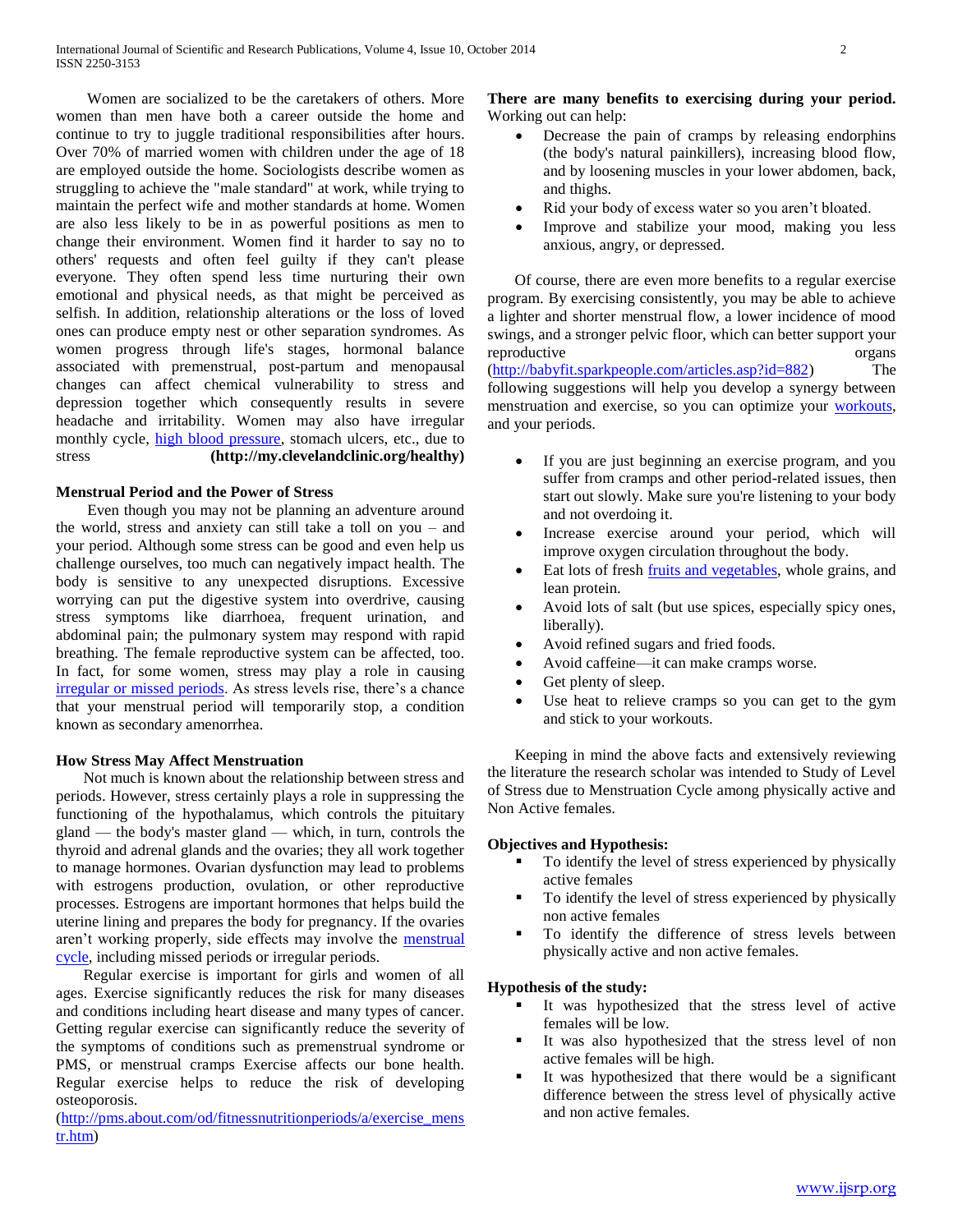#### II. PROCEDURE AND METHODOLOGY

 The research pattern being used was descriptive survey research comparing chosen physically active and non active females in DRC College. The study was delimited to the age group 20 to 25 years. By applying simple random sampling a total of 100 females (50 active  $+ 50$  non active) were selected, the physically active group consist of females doing at least 2-4 hour daily physical activity besides the household work, whereas the non active group consist of females with no physical activity in the daily routine. The variable for the study was stress; Adrenal Stress Questionnaire developed by Dave Hompes was used for the collection of data. The statistical techniques employed were descriptive statistics followed by't' test.

#### III. RESULTS AND DISCUSSIONS

 A number of 100 active and non active females of DRC College were involved in this research. For calculating mean and standard deviation descriptive statistics was employed, whereas to compare the level of stress among active and non active females 't' test was employed. The result has been shown in tables from 1 to 4.

#### **Table No. 1: Stress Status among Physically Active Group**

| $- - -$<br>ы<br>-11<br>-<br>$\ddotsc$ |  | 0 <sub>k</sub><br>. . |
|---------------------------------------|--|-----------------------|
|                                       |  |                       |

| Good Health              | $0 - 30$  |    | 22% |
|--------------------------|-----------|----|-----|
| <b>Under some Stress</b> | $31 - 40$ | 22 | 44% |
| Average Adrenal Burnout  | $41 - 50$ | 14 | 28% |
| Above Average Adrenal    | 51-60     |    | 06% |
| <b>Burnout</b>           | $61+$     |    | 0%  |
| Severe Adrenal Burnout   |           |    |     |
|                          |           |    |     |

 Table No. 1 indicates the stress level of physically active group, which shows that a majority with 34% were below stress level, whereas 31% falls in the category of average adrenal burnout, 29% were in the category of good health, and at the last 4% were above average adrenal burnout, whereas no was found with severe adrenal burnout.

## **Table No. 2: Stress Status among Physically Non Active Group**

| Category                | Score     | F  | $\%$ |
|-------------------------|-----------|----|------|
| Good Health             | $0 - 30$  | 04 | 08%  |
| Under some Stress       | $31 - 40$ | 09 | 18%  |
| Average Adrenal Burnout | $41 - 50$ | 17 | 34%  |
| Above Average Adrenal   | 51-60     |    | 22%  |
| <b>Burnout</b>          | $61+$     | 09 | 18%  |
| Severe Adrenal Burnout  |           |    |      |

 Table No. 2 indicates the stress level of physically non active group, which shows that a majority with 34% were in average adrenal burnout level, whereas 22% falls in the category of above average adrenal burnout, 18% were in the category of severe burnout, on the other hand 18% were found be under some stress and finally only 8% were found with good health.

## **Table No. 3: Comparison of Level of Stress among Physically Active and Non active females**

|         | category   |    | Mean  | <b>Std. Deviation</b> | <b>Std.</b> Error Mean | <b>I</b> df | $\epsilon$ |
|---------|------------|----|-------|-----------------------|------------------------|-------------|------------|
| females | active     | 50 | 38.64 | '.876                 | 114                    | 98          | 4.91       |
|         | non active | 50 | 48.20 | .261                  | .593                   |             |            |

 Table no.3 indicates the values of descriptive statistics and independent't' test for physically active and non active females, which shows that the mean and SD values of physically active and non active females were found to be 38.64±7.87 and 48.2±11.26 respectively, also a significant difference was found between the level of stress due to menstruation among physically active and non active females as the value was found to 4.91 which was found to be significant at 0.05 level.

### IV. CONCLUSIONS

- It can be concluded that the level of stress was more in physically non active females when compared to the physically active group.
- It was concluded that physical exercise is a mean for minimizing the stress level.
- Daily physical activity can reduce the stress level among the females section of DRC College which will

ultimately lead to their physical, physiological and psychological well being.

#### **REFERENCES**

- [1] Azizi Yahya, Jaafar Sidek Latif, Shahrin Hahim dan Yusof Boon (2006). Psikologi Sosial Alam Remaja. Kuala Lumpur: PTS Profesional Publishing Sdn.Bhd.
- [2] Chin Mei Shin (2005), Effects of Psycho educational Programme on Stress Level and Coping Responses among College Students, Latihan ilmiah yang tidak diterbitkan. Serdang:UPM.
- [3] Dobson. C.B (1980), Sources of Sixth Social Support from Stress: Journal of Adolescent; 3; 65 – 75.
- [4] Fariza Md Sham. (2005), Tekanan Emosi Remaja Islam. Islamiyyat; 3 24.
- [5] Gadzella,B.M.(1991). Student-life Stress Inventory. Copyright Commerce, Texas.
- [6] Gadzella,B.M.(1994). Student-life Stress Inventory: Identification of and Reaction to Stressors. Psychological Reports, 74, 395 – 490.
- [7] Gadzella, B.M., Ginther,D.W.,& Fullwood,H.L.(1993) Patterns of Relationships Among types of Stressors. Paper presented at the the Southwestern Psychological Association Convention, Corpus Christi,TX.